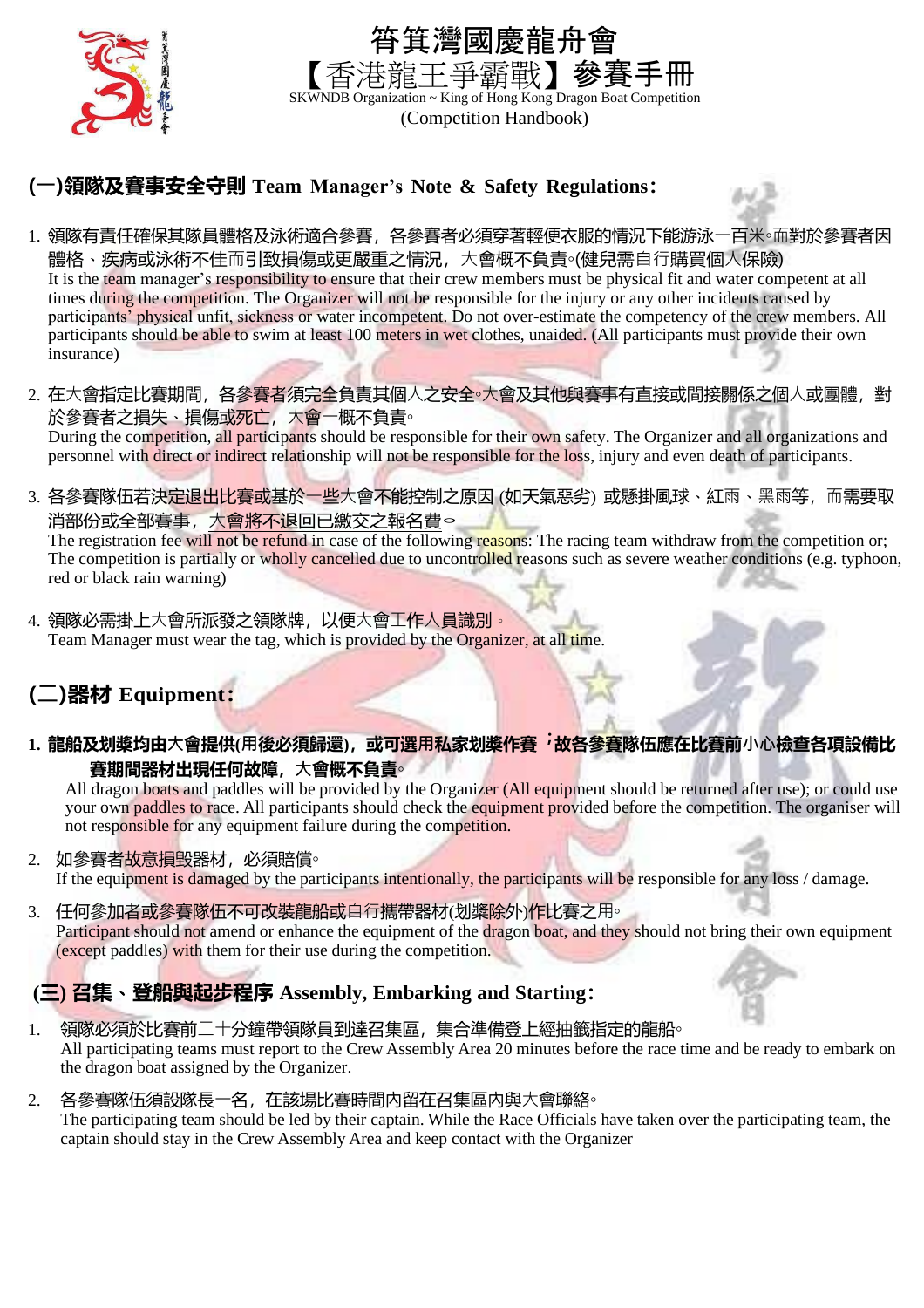



(Competition Handbook)

#### 3. 運動員的彩衣必須一致 (包括鼓手及舵手), 如在召集區發現彩衣不整齊, 大會有權將其名次判作為該場比賽的最 **後名次,不得異議◦**

Each crew member (including drummer and steerer) should wear the same uniform for the participation of each race. The Organizer reserves the right to rank the team which fails to fulfill specified requirement the last place of the race concerned. No appeals and protests will be considered.

4. 各龍船均寫上編號,即代表為比賽時所使用之線賽道◦參賽隊伍必須在龍船所屬的[賽道]上作賽,不能更改船上 編字牌◦

A number will be printed on each dragon boat and its number indicates the racing lane. The crew must race in the lane allocated to its boat, and the number cannot be amended.

5. 參賽隊伍登船後, 須立即離開並盡快到起點準備, 不設賽前練習<sup>。</sup> After the crew members have embarked, they must leave the boarding pontoon immediately and proceed directly to the start area. No pre-race practice is allowed.

### **(四)賽制Race Institutions:**

### 1. 在起點區之内參賽隊伍必須服從起點發號員、裁判員及其他協助起點發號員之賽事工作人員的指示

The crew members in the start area must follow the instructions of Race Officials and Judges.

- 2. 如發號員發現任何參賽隊伍在响(HORN)前偷步,將會即時發出多聲按聲,公正船同時舉起紅旗表示此場賽事為錯 誤起步。所有參賽隊伍須停止比賽並立即返回起點,重新起步。發號員會向錯誤起步之參賽隊伍發出警告。 In case of false start, the Race Official will sound the horn twice, and the Umpire boat will raise the red flag to indicate a false start. All crew teams must stop and return to the starting area behind the Start Line immediately, and be ready to start again. The Race Officials will identify the crew responsible for the false start and warn them of the offence.
- 3. 任何引致錯誤起步或在錯誤起步後未能即時返回起點之參賽隊伍及兩次引致錯誤起步之參賽隊伍,將被取消資 格◦

Any crew that fails to return to the Start Line immediately after a false start or the same crew causes two false start will be disqualified.

4. 參賽隊伍必須在起點區的指定線道[賽道]内排好正確位置◦任何參賽隊伍故意在起步前突出起點線欲取得優勢將被 取消參賽資格◦

The crew members should assemble in the lane allocated behind the Start Line or in a designated start area. The team will be disqualified if they deliberately move over of the Start Line to gain advantage before the Starting Signals.

- 5. 比賽進行時, 任何龍船若偏離正確賽道, 大會將裁定越線的隊伍為該場比賽的最後名次, 不得異議<sup>。</sup> In each race, all dragon boats must race in the lane allocated by the Organizer. For any dragon boat which deviates from the designated lane during the race, the Organizer should rank that team the last place of the race concerned. No appeals and protests will be considered.
- 6. 如有龍舟越線而影響在正確賽道上作賽的隊伍,大會則裁定為純屬意外事件◦賽事結果將以最終衝線次序為準, 不得異議。

In case of a deviation of lane that leads to an interference with other dragon boat during the race, the Organizer should consider such incidence an accident and NO re-match should be arranged. The final result should be determined in accordance with the sequence of team passing through the Finish Lane. No appeals and protests will be considered.

7. 各參賽隊伍須以最佳水準作賽,任何參賽隊伍若故意減慢或浪費時間將被取消參賽資格◦(此規則適用於故意減慢 速度,企圖以較差成績入選下線盃的參賽隊伍◦)

Each crew should perform the best during the competition. The crew will be disqualified if they deliberately slow down the speed and waste the time during the competition. (This regulation applies to the crew slow down the speed deliberately for the entry of the lower-class final).